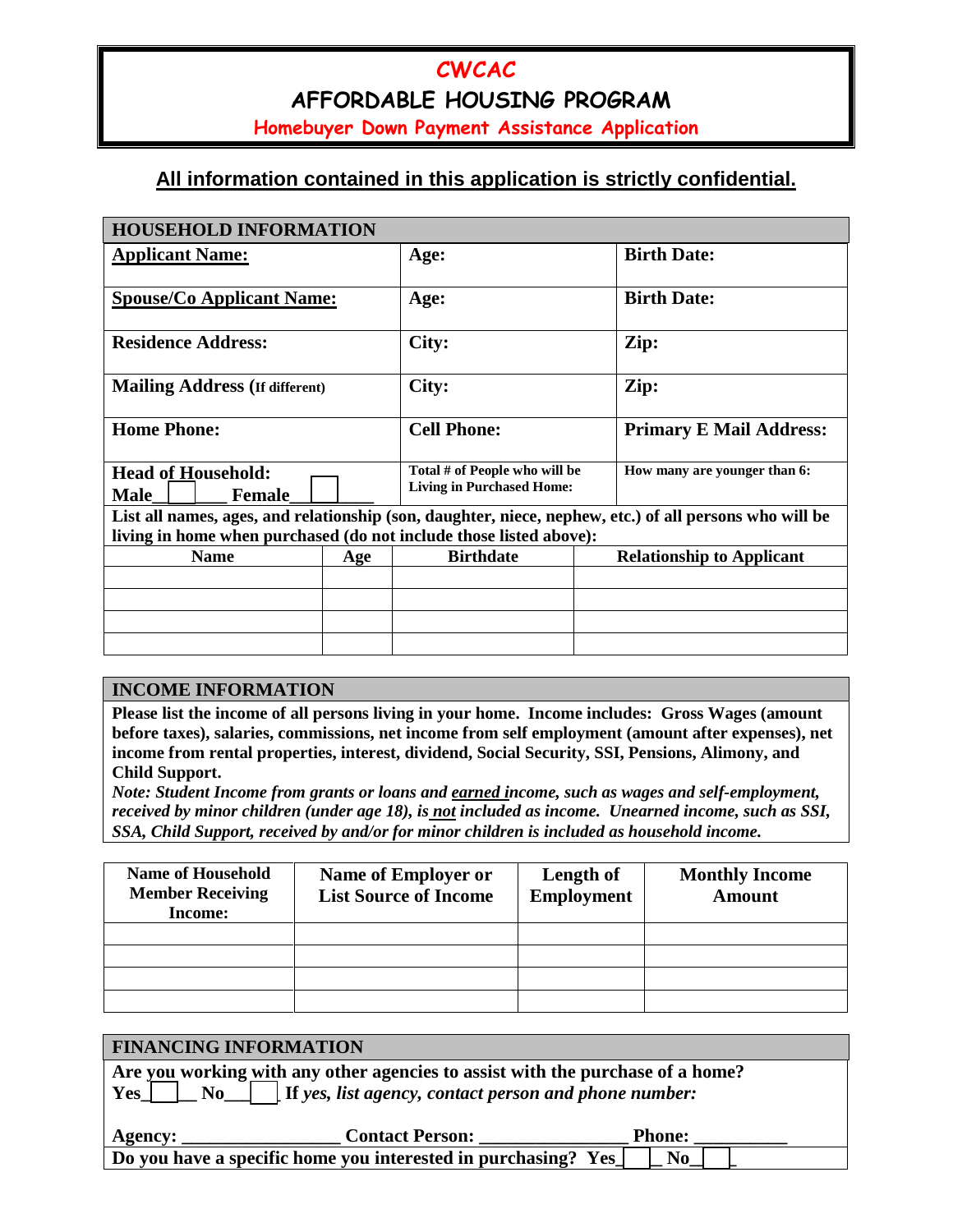| Do you have an accepted Offer To Purchase?                                                        | $Yes \mid No \mid$                                                             |  |  |  |  |
|---------------------------------------------------------------------------------------------------|--------------------------------------------------------------------------------|--|--|--|--|
| If yes, complete this section and if applicable, provide a complete copy of the accepted Offer to |                                                                                |  |  |  |  |
| Purchase with your completed application--                                                        |                                                                                |  |  |  |  |
| Address of Property: ______________________City: _______________________________                  |                                                                                |  |  |  |  |
|                                                                                                   |                                                                                |  |  |  |  |
|                                                                                                   |                                                                                |  |  |  |  |
|                                                                                                   |                                                                                |  |  |  |  |
| Have you applied for mortgage financing? Yes_l                                                    | $\begin{array}{ c c c c c } \hline \end{array}$ if yes, complete this section: |  |  |  |  |
|                                                                                                   |                                                                                |  |  |  |  |
|                                                                                                   |                                                                                |  |  |  |  |
|                                                                                                   |                                                                                |  |  |  |  |
| Projected Mortgage: \$ Required Down Payment: \$                                                  |                                                                                |  |  |  |  |
| Amount you can/will pay out of your own funds toward this home purchase: \$                       |                                                                                |  |  |  |  |
| Source(s) of your contribution toward purchase (savings/gift/etc.:)                               |                                                                                |  |  |  |  |
| Name(s) that will be on the Title to the property at the time of purchase:                        |                                                                                |  |  |  |  |
|                                                                                                   |                                                                                |  |  |  |  |
|                                                                                                   |                                                                                |  |  |  |  |

| <b>CONFLICT OF INTEREST</b>                                                            |                                        |  |  |  |  |
|----------------------------------------------------------------------------------------|----------------------------------------|--|--|--|--|
| 1. Are you a current Employee of CWCAC:                                                | N <sub>0</sub><br><b>Yes</b>           |  |  |  |  |
| 2. Do you have family or business ties to any of the following people:                 | Yes<br>N <sub>0</sub>                  |  |  |  |  |
| <b>Kelly Hess, Program Coordinator</b>                                                 | <b>Fred Hebert, Executive Director</b> |  |  |  |  |
|                                                                                        |                                        |  |  |  |  |
|                                                                                        |                                        |  |  |  |  |
|                                                                                        |                                        |  |  |  |  |
| If you answered YES, to question $#2$ , please disclose the nature of the relationship |                                        |  |  |  |  |
| Name(s) of Covered Person(s)                                                           | <b>Relationship</b>                    |  |  |  |  |
|                                                                                        |                                        |  |  |  |  |
|                                                                                        |                                        |  |  |  |  |
|                                                                                        |                                        |  |  |  |  |

**I/We, the undersigned owners of the described property, certify that the above statements are true, complete and accurate to the best of my/our knowledge, and understand that false information given may lead to disqualification from this program. I fully understand that it is a federal, state and local crime punishable by fine or imprisonment or both, to knowingly make any false statements concerning the facts of the application.**

**I/We hereby authorize the CWCAC Housing Program to obtain verification of any information contained in this application from any source named herein. We have given our permission to the CWCAC Housing**  Program to request and receive information required to verify employment, mortgages, deed, trust accounts,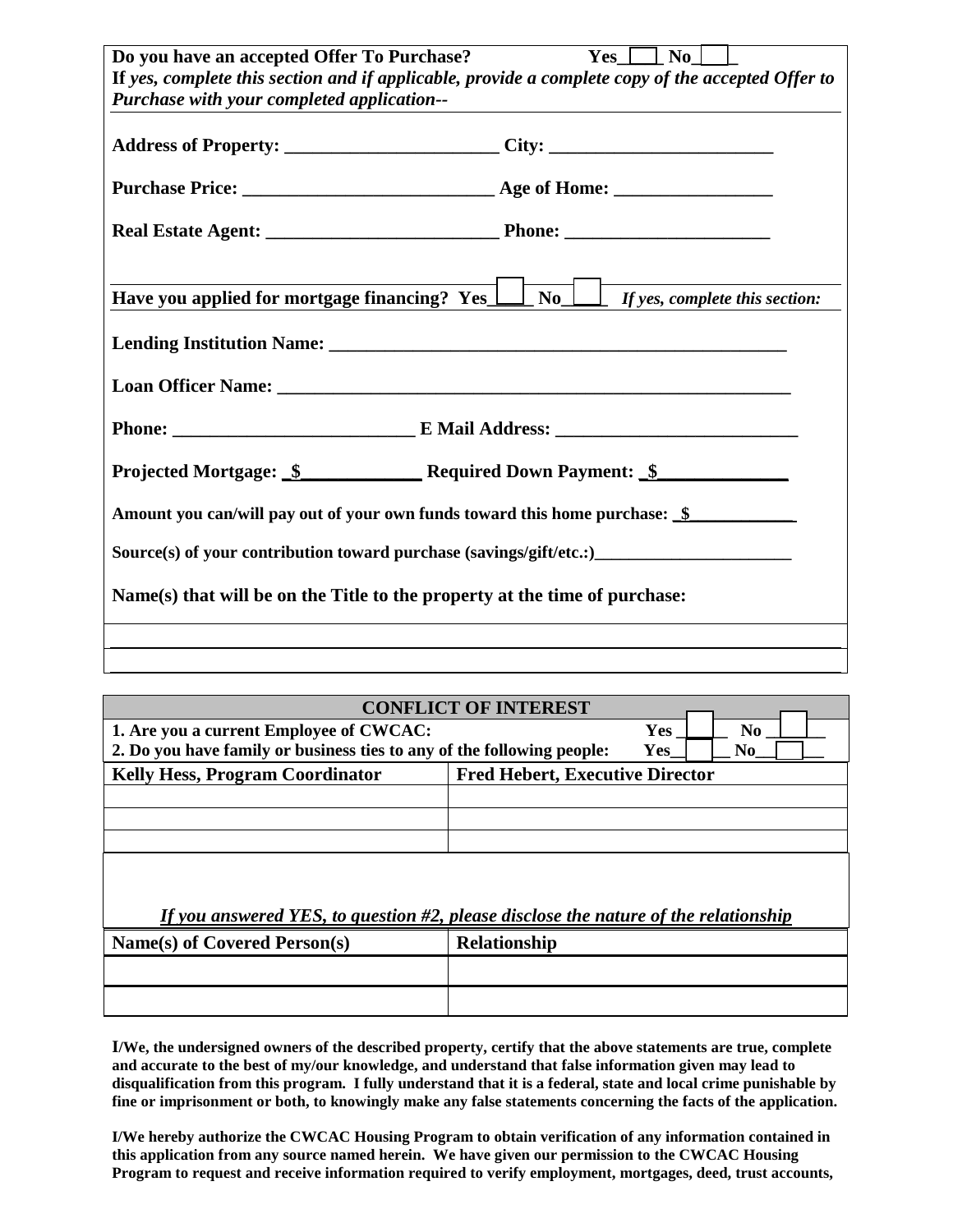**savings accounts, credit accounts, financial status and any other information necessary to complete application for a Loan.**

**No provision of a marital property agreement (including a Statutory Individual Property Agreement Pursuant to Sec. 766.587, Wis. Stats.), unilateral statement classifying income from separate property under Sec. 766.59, or court decree under Sec. 766.70 adversely affects the creditor unless the creditor is furnished with a copy of the document prior to the credit transaction or has actual knowledge of its adverse provisions at the time of the obligation is incurred**

**I/We certify that all information contained in this application is true and complete to the best of (my) (our) knowledge and belief. It is understood that this information is given for the purpose of obtaining financial assistance through the CWCAC Housing Program and will be used for no other purpose.**

| <b>Signature of Applicant:</b> |  |
|--------------------------------|--|
|                                |  |

**Signature of Spouse/Co Applicant: \_\_\_\_\_\_\_\_\_\_\_\_\_\_\_\_\_\_\_\_\_\_\_\_\_\_\_\_\_\_\_\_\_\_\_\_\_\_\_\_\_ Date: \_\_\_\_\_\_\_\_\_\_\_\_\_\_\_**

*Funding is provided, in part or in full, by the WI Dept. of Administration, Dept. of Energy, Housing and Community Resources (DEHCR)*



## **Photocopies of the following must be included with your completed application:**

- **A copy of each working household member's Federal Income Tax Form for the most recent year. If you are self-employed, make sure to include all schedules. Contact the Program Administrator if you do not file income tax.**
- **Copies of award letters to verify other income sources including Social Security Statement, Pension Statement, Child Support, Unemployment, et all….**

l

- **A copy of all employed household member's pay check stubs for the most recent 3 month period showing Gross Year to Date earnings and an Employment Verification Form completed by the Employer— (included with this application packet).**
- **Verification documents for any applicable Assets identified on Asset Disclosure Worksheet— (included with this application packet).**
- **A copy of the Offer to Purchase, Inspection Summary, and/or Loan Pre-Approval/Commitment letter from your lending institution (if applicable at time of application).**

| <b>Return your application with supporting documentation to:</b> |                                                         |  |
|------------------------------------------------------------------|---------------------------------------------------------|--|
|                                                                  |                                                         |  |
|                                                                  | <b>CWCAC</b>                                            |  |
|                                                                  | Affordable Housing Program                              |  |
|                                                                  | <b>Central Wisconsin Community Action Council, Inc.</b> |  |
|                                                                  | <b>Attention:</b>                                       |  |
|                                                                  | <b>PO Box 430</b>                                       |  |
| <b>Wisconsin Dells, WI 53965</b>                                 |                                                         |  |
|                                                                  |                                                         |  |
| Phone: (608) 254-8353 ext. 234                                   |                                                         |  |
| kelly@cwcac.org                                                  |                                                         |  |
| <b>Application Number:</b>                                       | <b>Date Application Received:</b>                       |  |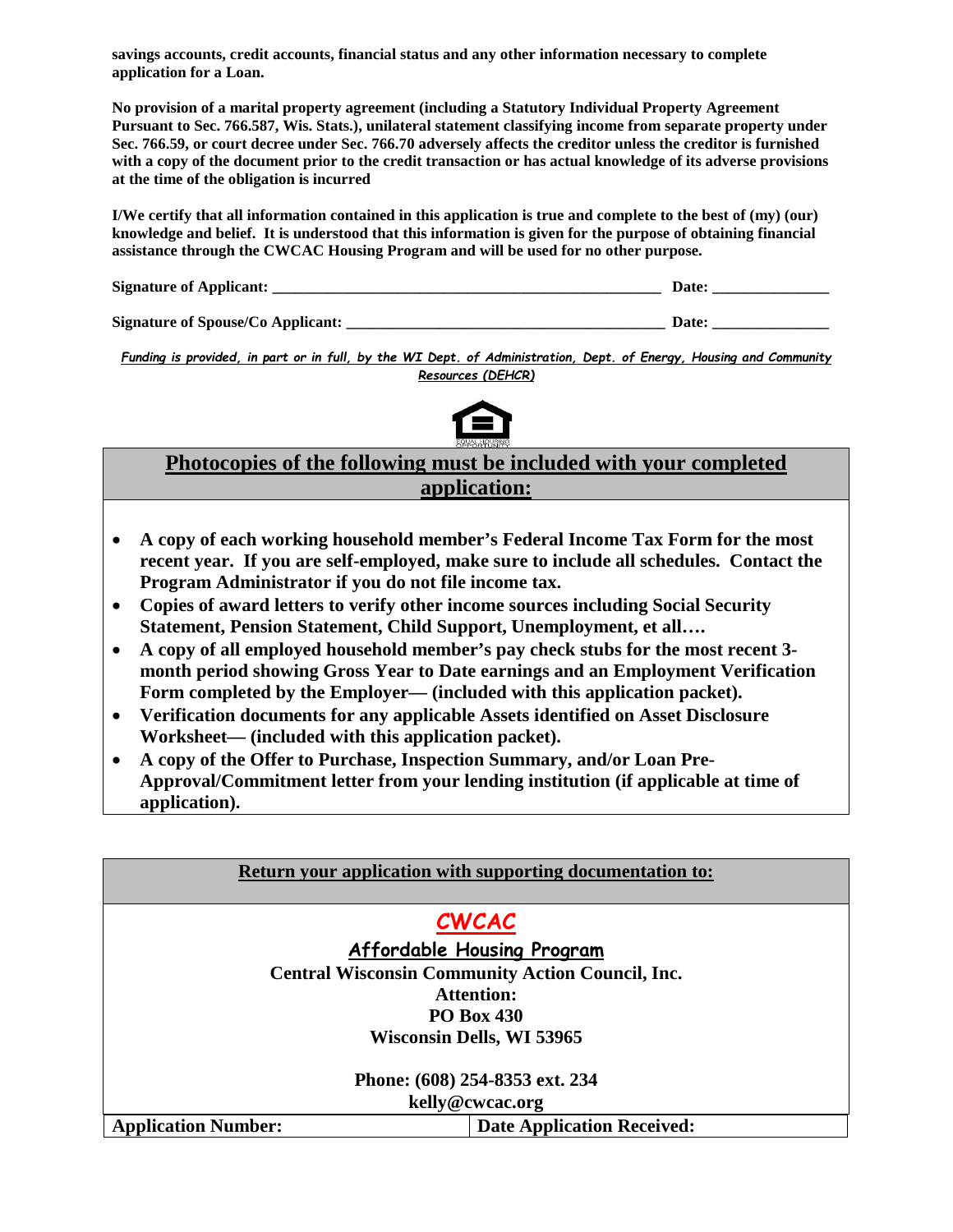## **CWCAC Housing Program Household Financial Relationships Disclosure**

Applicant Name Date

**The CWCAC Housing Program must consider all income earned by residents of the household. Please complete this questionnaire. Providing false information may be cause for disqualification from the program.** 

1. Are you married?  $\Box$  Yes  $\Box$  No For purposes of this question, if you were married and do not have a final divorce decree you are still considered married under the provisions of the CWCAC Housing Program.

2. Does anyone, age 18 or over, live in your household with **you?** 

If someone you consider a "significant other" is living with you now, that person must be listed below. Also include any children, age 18 and over, who live with you.

\_\_\_\_\_\_\_\_\_\_\_\_\_\_\_\_\_\_\_\_\_\_\_\_\_\_\_\_\_\_\_\_\_\_\_\_\_\_\_\_\_\_\_\_\_

\_\_\_\_\_\_\_\_\_\_\_\_\_\_\_\_\_\_\_\_\_\_\_\_\_\_\_\_\_\_\_\_\_\_\_\_\_\_\_\_\_\_\_\_\_

\_\_\_\_\_\_\_\_\_\_\_\_\_\_\_\_\_\_\_\_\_\_\_\_\_\_\_\_\_\_\_\_\_\_\_\_\_\_\_\_\_\_\_\_\_

\_\_\_\_\_\_\_\_\_\_\_\_\_\_\_\_\_\_\_\_\_\_\_\_\_\_\_\_\_\_\_\_\_\_\_\_\_\_\_\_\_\_\_\_\_





Place additional names on the back of this form

Failing to completely disclose all income-earning household members is one of the top reasons for disqualification from the CWCAC Housing Program. Failure to disclose all individuals can place you at risk to lose earnest money and/or face additional financial penalties.

### Statement of Understanding

I hereby state that the above information is true and accurate to the best of my knowledge. I understand that failure to disclose household members and/or to provide accurate marriage status information may place me at jeopardy of losing earnest money, may cause me to incur fees, and may place me at risk for immediate repayment of any assistance I may receive. I further agree to not hold the CWCAC Housing Program, its officers, employees, or assigns responsible for any financial or other loss that I incur by providing false information.

\_\_\_\_\_\_\_\_\_\_\_\_\_\_\_\_\_\_\_\_\_\_\_\_\_\_\_\_\_\_\_\_\_\_\_\_\_\_\_\_\_\_ \_\_\_\_\_\_\_\_\_\_\_\_\_\_\_\_\_\_\_\_\_\_\_

Applicant Signature Date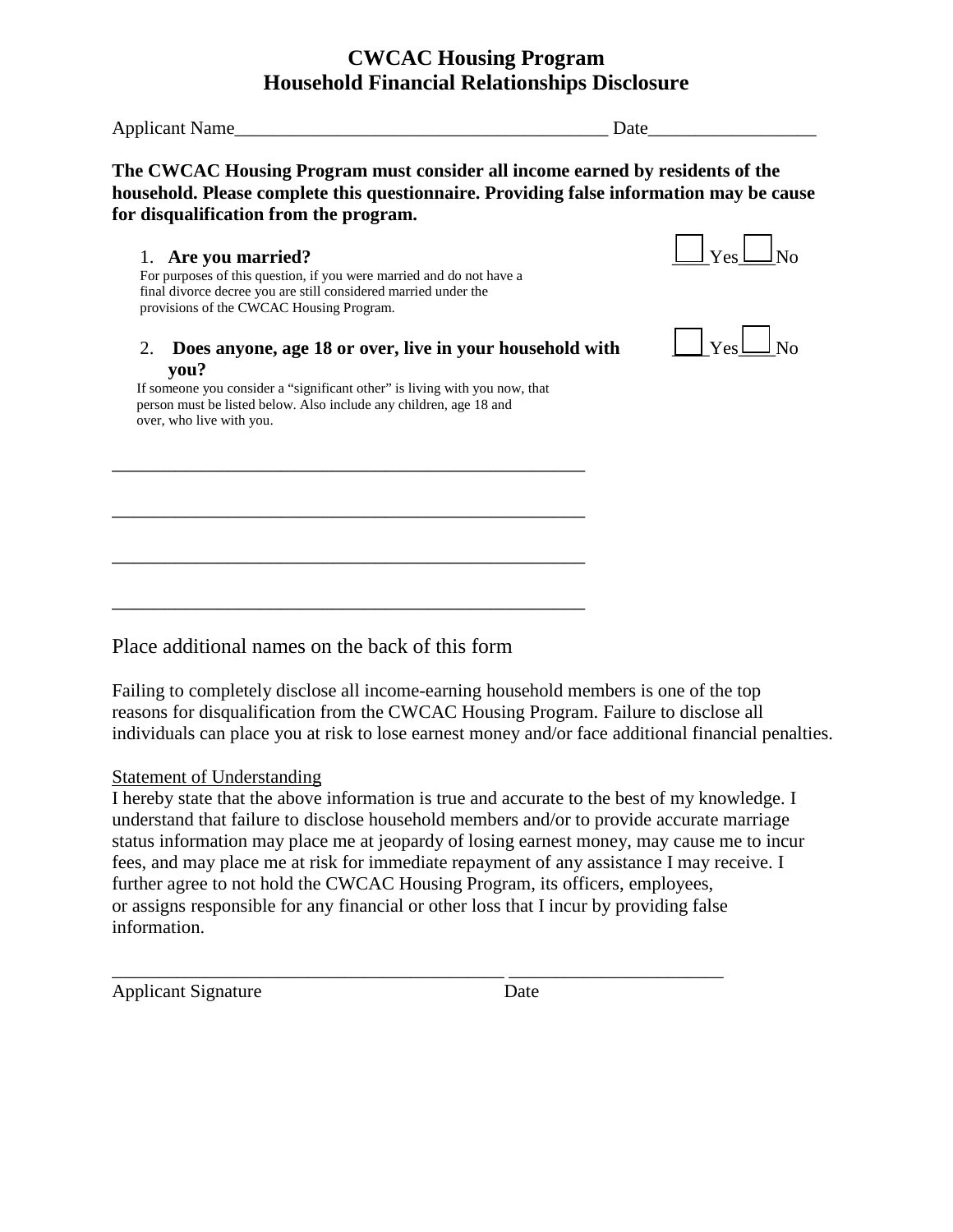# **CWCAC Affordable Housing Program**

# **Fair Housing Act Information Form**

**Statement of Purpose:**

*CWCAC Affordable Housing Program requests the following information in order to monitor our compliance with equal credit opportunity, fair housing, and home mortgage disclosure laws. You are not required to furnish this information, but you are encouraged to do so.* 

*CWCAC Affordable Housing Program may neither discriminate on the basis of this information, nor on the basis of whether or not you choose to furnish it. Under Federal regulations CWCAC Affordable Housing Program are required to note race and gender on the basis of visual observation or surname even if you do not choose to supply such information.*

|                      | <b>Applicant</b>                                                    | <b>Co-Applicant</b> |                                                                     |
|----------------------|---------------------------------------------------------------------|---------------------|---------------------------------------------------------------------|
|                      | White                                                               |                     | White                                                               |
|                      | Asian                                                               |                     | Asian                                                               |
|                      | <b>Black/African American</b>                                       |                     | <b>Black/African American</b>                                       |
|                      | American Indian/Alaskan Native                                      |                     | American Indian/Alaskan Native                                      |
|                      | Native Hawaiian/Other Pacific Islander                              |                     | Native Hawaiian/Other Pacific Islander                              |
| Race/National Origin | American Indian/Alaskan Native &<br>White                           |                     | American Indian/Alaskan Native &<br>White                           |
|                      | <b>Black/African American &amp; White</b>                           |                     | <b>Black/African American &amp; White</b>                           |
|                      | American Indian/Alaskan Native and<br><b>Black/African American</b> |                     | American Indian/Alaskan Native and<br><b>Black/African American</b> |
|                      | Other/Multi-racial                                                  |                     | Other/Multi-racial                                                  |
|                      | Male                                                                |                     | Male                                                                |
| Gender               | Female                                                              |                     | Female                                                              |
| Ethnicity            | Hispanic or Latino                                                  |                     | Hispanic or Latino                                                  |
|                      | Not Hispanic or Latino                                              |                     | Not Hispanic or Latino                                              |

Applicant: I do not wish to furnish this information

Co-Applicant: I do not wish to furnish this information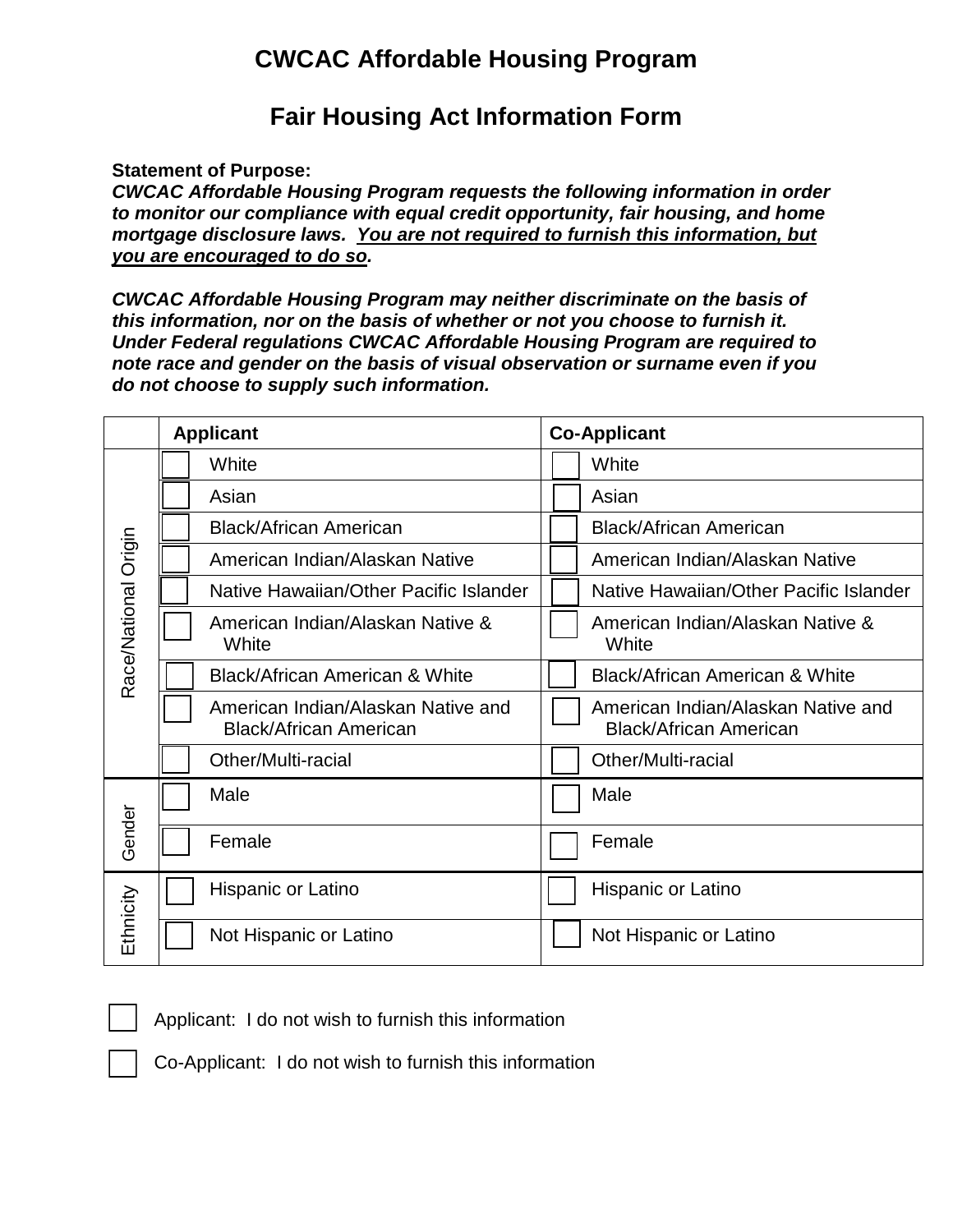# CWCAC Funded Housing Program General Release of Information

To Whom It May Concern:

I/We have applied for a loan and hereby authorize you to release to the CWCAC Housing Program, the program administrator, the requested information listed below:

- 1. Previous and past employment history including employer, period employed, title of position, income, and hours worked.
- 2. Disability payments, social security, and pension funds.
- 3. Any information deemed necessary in connection with a consumer credit report or a real estate transaction.
- 4. Information regarding previous or current unemployment benefits received as well as the remaining benefit amount. These unemployment insurance files may be provided to and accessed by Federal Home Loan Bank of Chicago, WHEDA, HUD, Wisconsin Community Action Program, Department of Administration, The City of La Crosse Planning Department or USDA Rural Development.

This information will be for the confidential use of the CWCAC Housing Program in determining my/our eligibility for a loan/grant or to confirm information I/we have supplied. Please complete the attached verification request. A photo or fax copy of this document may be deemed to be the equivalent of the original and may be used as a duplicate original. The original signed release of information form will be kept on record with the CWCAC Housing Program.

| <b>Applicant</b>              |      | <b>Co Applicant</b>           |      |
|-------------------------------|------|-------------------------------|------|
| Last Name, First Name, MI     |      | Last Name, First Name, MI     |      |
| <b>Social Security Number</b> |      | <b>Social Security Number</b> |      |
| <b>Street Address</b>         |      | <b>Street Address</b>         |      |
| City, State, Zip Code         |      | City, State, Zip Code         |      |
| Signature                     | Date | Signature                     | Date |

**NOTICE TO BORROWERS**: The Right to Financial Privacy Act of 1978 requires this notice to you. The Department of Housing and Intergovernmental Relations/Department of Housing, Federal Housing Administration or Veterans Administration have a right of access to financial records held by financial institutions in connection with the consideration or administration of assistance to you. Financial records involving your transaction will be available to DEHCR/DOH, FHA, or VA without further notice or authorization but will not be disclosed or released by this institution to another government agency without your consent except as required by law. **You are not required to provide the CWCAC Housing Program or any of its agents, officers, or employees with your social security number. Failure to provide your social security number may limit your participation in programs or make you ineligible for programs.**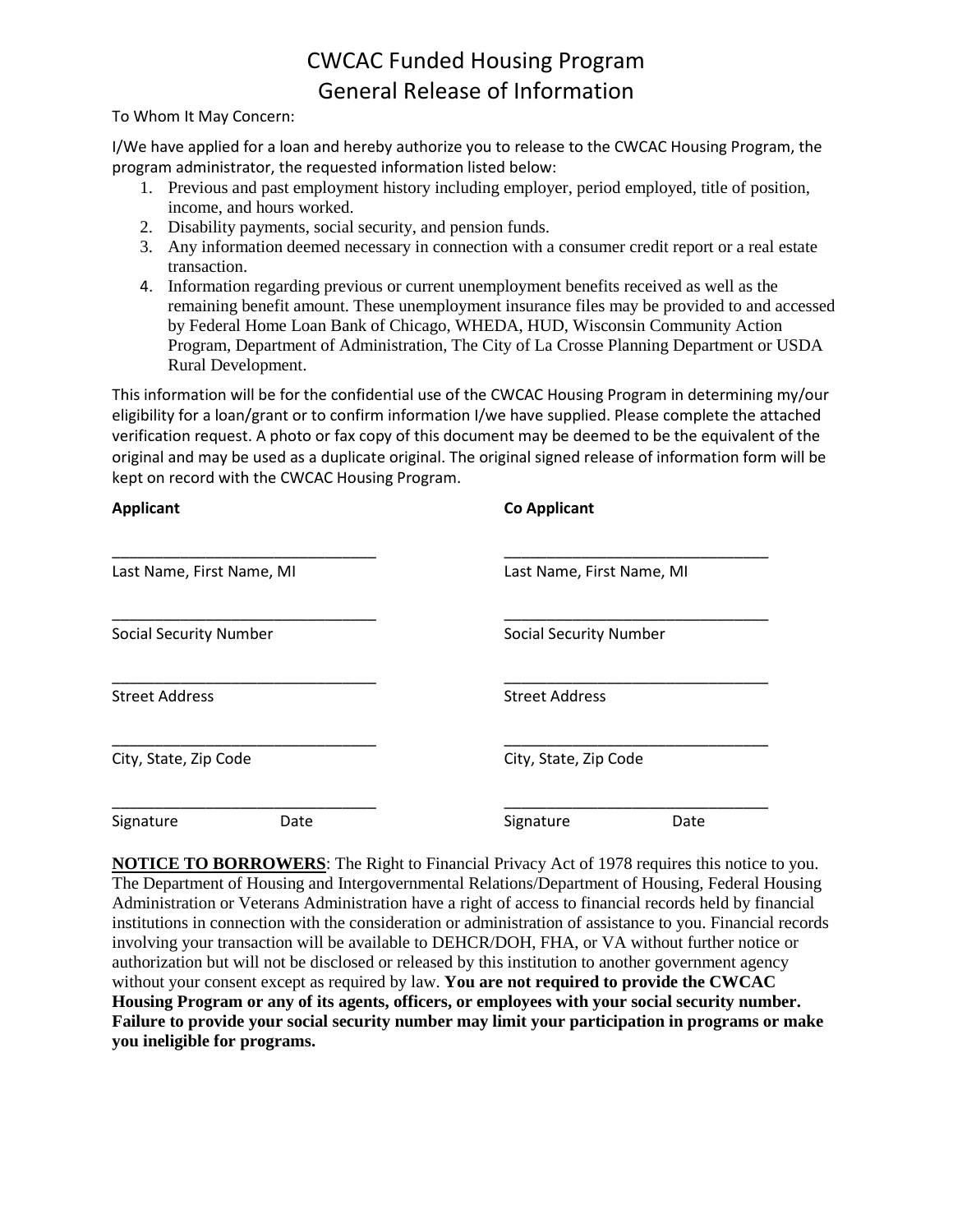# **CWCAC Income Calculation Worksheet**

*List all income sources in the table below. Total each row in the in the far-right column.*

**All income from individuals 18 and over who are not full-time students MUST be included in the table below. Failure to provide accurate information will delay and/or disqualify your application. Income from unmarried partners or significant others must be included below, and listed in the Co-Applicant areas.**

|                                                                                                                                                                                                                                |                                                            |  | Base Pay<br>[gross pay] x [# of<br>times paid/mo] | Overtime               | <b>Bonuses</b> |               | Total | <b>Staff</b><br>initial<br>when<br>verified* |
|--------------------------------------------------------------------------------------------------------------------------------------------------------------------------------------------------------------------------------|------------------------------------------------------------|--|---------------------------------------------------|------------------------|----------------|---------------|-------|----------------------------------------------|
| Applicant: Employment                                                                                                                                                                                                          |                                                            |  |                                                   |                        |                |               |       |                                              |
| Applicant: Second Employment                                                                                                                                                                                                   |                                                            |  |                                                   |                        |                |               |       |                                              |
| Applicant: Social Security Retirement                                                                                                                                                                                          |                                                            |  |                                                   |                        |                |               |       |                                              |
| <b>Applicant: Social Security Disability</b>                                                                                                                                                                                   |                                                            |  |                                                   |                        |                |               |       |                                              |
| Applicant: Supplemental Security Income (SSI)                                                                                                                                                                                  |                                                            |  |                                                   |                        |                |               |       |                                              |
| Applicant: Child Support received                                                                                                                                                                                              |                                                            |  |                                                   |                        |                |               |       |                                              |
| Co-Applicant: Employment                                                                                                                                                                                                       |                                                            |  |                                                   |                        |                |               |       |                                              |
| Co-Applicant: Second Employment                                                                                                                                                                                                |                                                            |  |                                                   |                        |                |               |       |                                              |
| Co-Applicant: Social Security Retirement                                                                                                                                                                                       |                                                            |  |                                                   |                        |                |               |       |                                              |
| Co-Applicant: Social Security Disability                                                                                                                                                                                       |                                                            |  |                                                   |                        |                |               |       |                                              |
| Co-Applicant: Supplemental Security Income (SSI)                                                                                                                                                                               |                                                            |  |                                                   |                        |                |               |       |                                              |
| Co-Applicant: Child Support received                                                                                                                                                                                           |                                                            |  |                                                   |                        |                |               |       |                                              |
|                                                                                                                                                                                                                                |                                                            |  |                                                   |                        |                |               |       |                                              |
|                                                                                                                                                                                                                                |                                                            |  |                                                   |                        |                |               |       |                                              |
|                                                                                                                                                                                                                                |                                                            |  |                                                   |                        |                |               |       |                                              |
|                                                                                                                                                                                                                                |                                                            |  |                                                   |                        |                |               |       |                                              |
| Other Income: New York Changes and Changes and Changes and Changes and Changes and Changes and Changes and Changes and Changes and Changes and Changes and Changes and Changes and Changes and Changes and Changes and Changes |                                                            |  |                                                   |                        |                |               |       |                                              |
| <b>Monthly Income Totals</b>                                                                                                                                                                                                   |                                                            |  |                                                   |                        |                |               |       |                                              |
| I certify the above amounts to be true and accurate to the best of my knowledge on the date affixed below.                                                                                                                     |                                                            |  |                                                   |                        |                |               |       |                                              |
| <b>Applicant Signature</b>                                                                                                                                                                                                     | Date                                                       |  |                                                   | Co-Applicant Signature |                |               | Date  |                                              |
|                                                                                                                                                                                                                                | Bottom section to be completed by CWCAC program staff only |  |                                                   |                        |                |               |       |                                              |
| $x 12 = $$<br>Monthly Income Totals                                                                                                                                                                                            | Annual Income                                              |  |                                                   | per year               |                | <b>CMI %:</b> |       |                                              |
| Review completed by:                                                                                                                                                                                                           |                                                            |  | Signature:                                        |                        |                |               |       |                                              |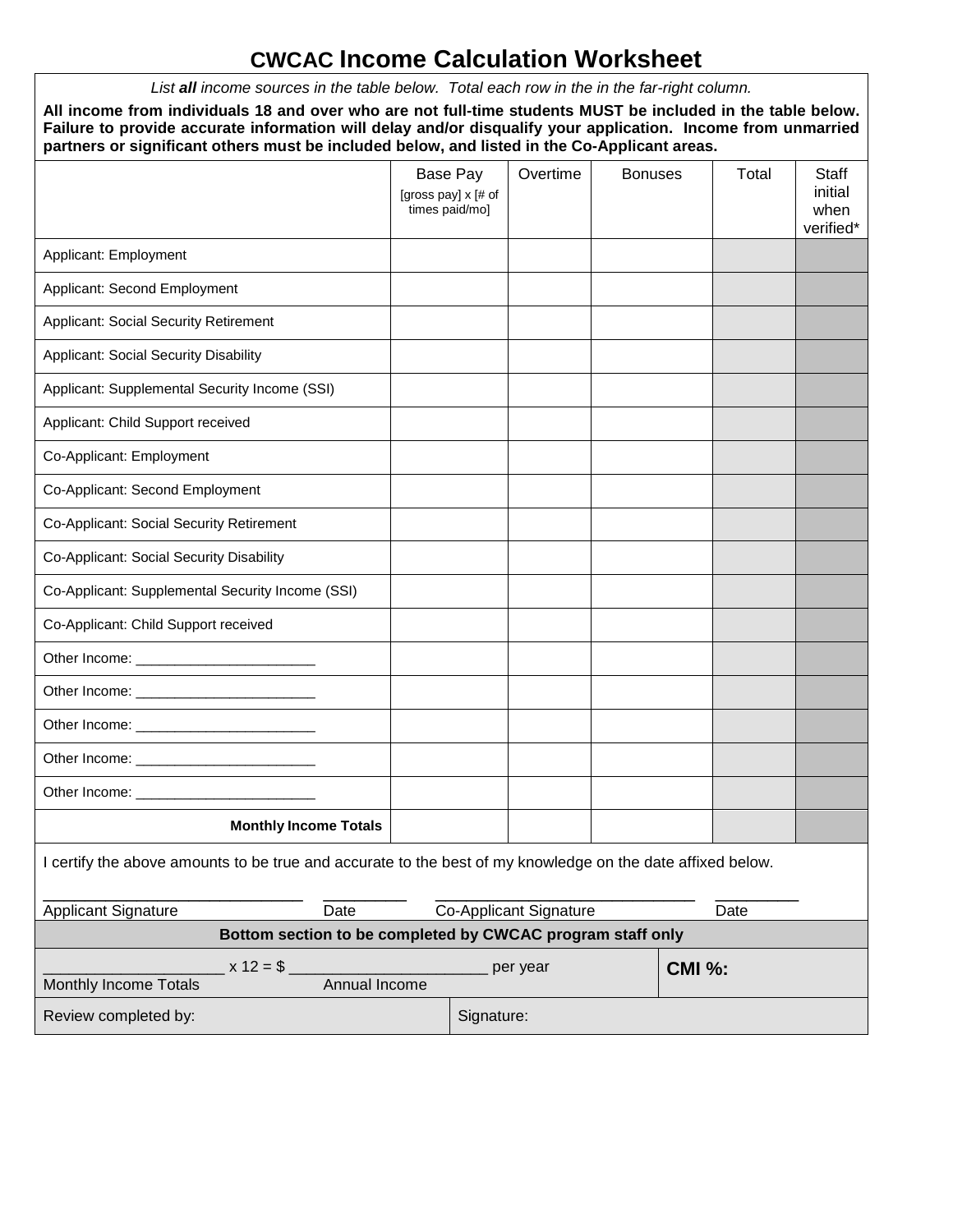# **CWCAC Homebuyer Program Assets & Liabilities Worksheet**

| <b>Asset Type</b>                                                      | Value | <b>Monthly</b><br><b>Contribution</b> | <b>Belongs to</b>                           |
|------------------------------------------------------------------------|-------|---------------------------------------|---------------------------------------------|
| Savings Account                                                        |       |                                       | $\Box$ Co-<br>$\Box$ Applicant<br>applicant |
| <b>Checking Account</b>                                                |       |                                       | ∏Co-<br>$\Box$ Applicant<br>applicant       |
| Money Market Account                                                   |       |                                       | $\Box$ Co-<br>$\Box$ Applicant<br>applicant |
| <b>IRA</b>                                                             |       |                                       | ⊟Co-<br>$\Box$ Applicant<br>applicant       |
| <b>IRA</b>                                                             |       |                                       | $\Box$ Co-<br>Applicant<br>applicant        |
| 401K or retirement account                                             |       |                                       | $\Box$ Co-<br>$\Box$ Applicant<br>applicant |
| Real property (land, home you rent to<br>someone, commercial property) |       |                                       | $\Box$ Co-<br>$\Box$ Applicant<br>applicant |

| <b>Liability Type</b>        | <b>Total Amount</b><br>Owed | <b>Monthly</b><br>payments | Owed by                                     |
|------------------------------|-----------------------------|----------------------------|---------------------------------------------|
| Car Ioan<br>Year/Make/Model: |                             |                            | $\Box$ Applicant<br>$\Box$ Co-<br>applicant |
| Car Ioan<br>Year/Make/Model: |                             |                            | □ Applicant □ Co-<br>applicant              |
| Credit Card: Type:           |                             |                            | □ Applicant □Co-<br>applicant               |
| Credit Card: Type:           |                             |                            | □ Applicant □Co-<br>applicant               |
| Credit Card: Type:           |                             |                            | $\Box$ Applicant $\Box$ Co-<br>applicant    |
| Credit Card: Type:           |                             |                            | $\Box$ Applicant<br>$\Box$ Co-<br>applicant |
| Credit Card: Type:           |                             |                            | $\Box$ Applicant $\Box$ Co-<br>applicant    |
| <b>Child Support</b>         |                             |                            | $\Box$ Applicant $\Box$ Co-<br>applicant    |
| Collection account           |                             |                            | $\Box$ Applicant<br>$\Box$ Co-<br>applicant |
| Collection account           |                             |                            | □ Applicant □ Co-<br>applicant              |
| Student loans                |                             |                            | $\Box$ Applicant<br>$\Box$ Co-<br>applicant |
| Other loans or debts         |                             |                            | $\Box$ Applicant $\Box$ Co-<br>applicant    |
| Other loans or debts         |                             |                            | □ Applicant □ Co-<br>applicant              |
| <b>Applicant Name:</b>       |                             |                            |                                             |
| <b>Co-applicant Name:</b>    |                             |                            |                                             |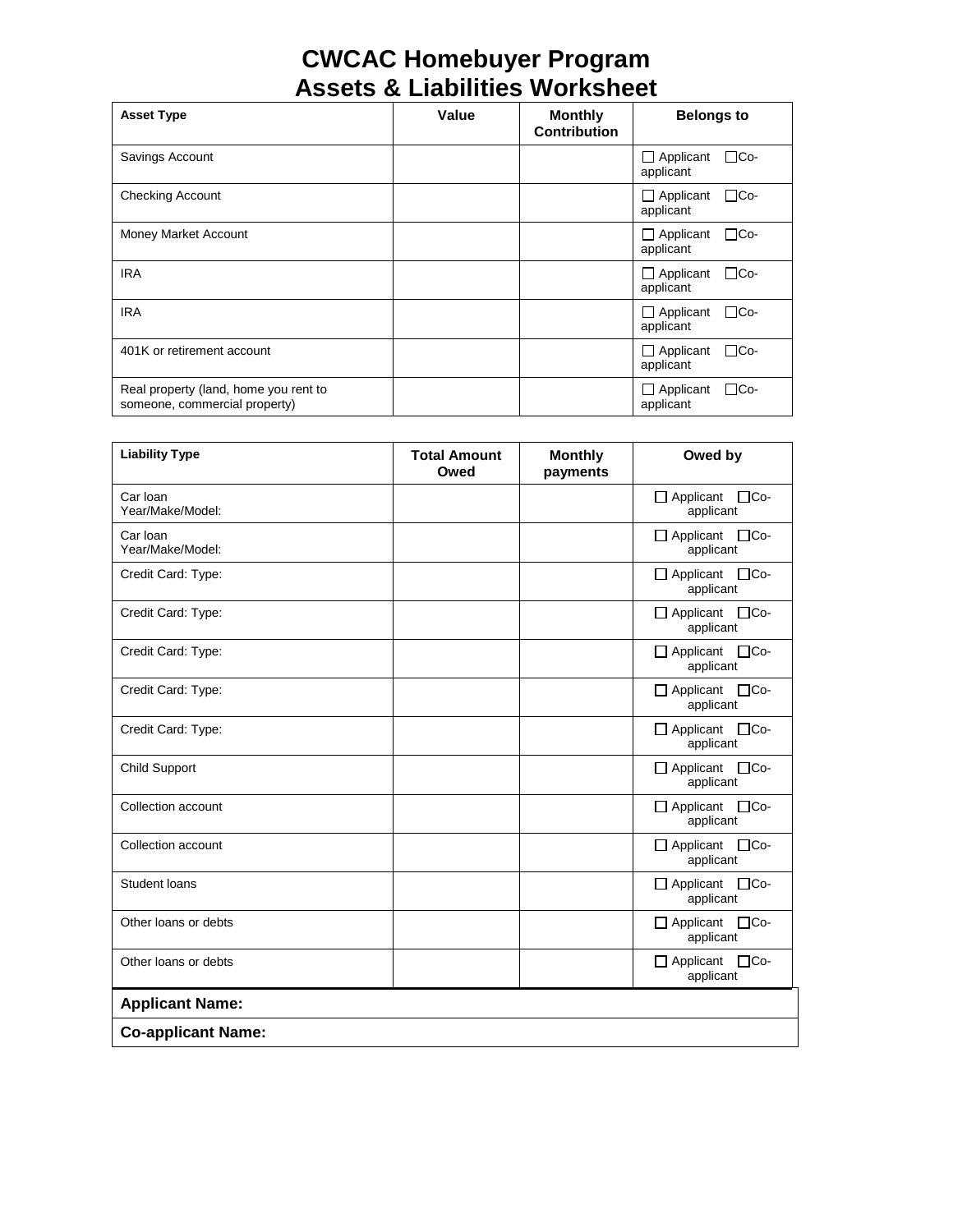## **CWCAC CENTRAL WISCONSIN COMMUNITY ACTION COUNCIL LLC. AFFORDABLE HOUSING PROGRAM**

# **Asset Disclosure Form**

Please complete the following information and return any required documentation.

| <b>SAVINGS ACCOUNT</b><br>1.                                                        |
|-------------------------------------------------------------------------------------|
| No, we do not have a savings account (no documentation required)                    |
| Yes, we have a savings account*                                                     |
| *Required documentation (submit documentation for all savings accounts maintained)  |
| Current month print-out showing account balance, including interest<br>rate         |
| AND                                                                                 |
| Copy of 1099 form showing interest accrued in the previous year                     |
| 2.<br><b>CHECKING ACCOUNT</b>                                                       |
| No, we do not have a checking account (no documentation required)                   |
| Yes, we have a checking account*                                                    |
| *Required documentation (submit documentation for all checking accounts maintained) |
| 6-month print-out showing monthly account balance                                   |
| STOCKS, BONDS, SAVINGS CERTIFICATES, MONEY MARKET FUNDS, OR OTHER<br>3.             |
| <b>INVESTMENT ACCOUNTS</b>                                                          |
| No, we have no assets under this category (no documentation required)               |
| Yes, we have assets under this category*                                            |
| *Required documentation                                                             |
| List all investment items below. Include all assets earnings made on the            |

investments within the past 12 months (i.e. amount made outside of personal contributions: interest, dividends, etc.) —*also include written documentation* 

| Investment Type | Net worth of Investment | 12-month earnings |
|-----------------|-------------------------|-------------------|
|                 |                         |                   |
|                 |                         |                   |
|                 |                         |                   |
|                 |                         |                   |

#### **4. EQUITY IN REAL PROPERTY OR OTHER PRINCIPAL INVESTMENTS**

*Equity is the estimated current market value of the asset minus the unpaid balance on all loans against the asset and any reasonable costs associated with selling the asset (i.e broker fees).*

#### *Your primary residence is NOT considered as an asset.*

 $\Box$  No, we have no assets under this category (no documentation required)

 $\Box$  Yes, we have assets under this category\*

\*Required documentation

 List all investments below, include fair market value minus any loans attached to the investment and costs associated with selling the asset—*also include written documentation*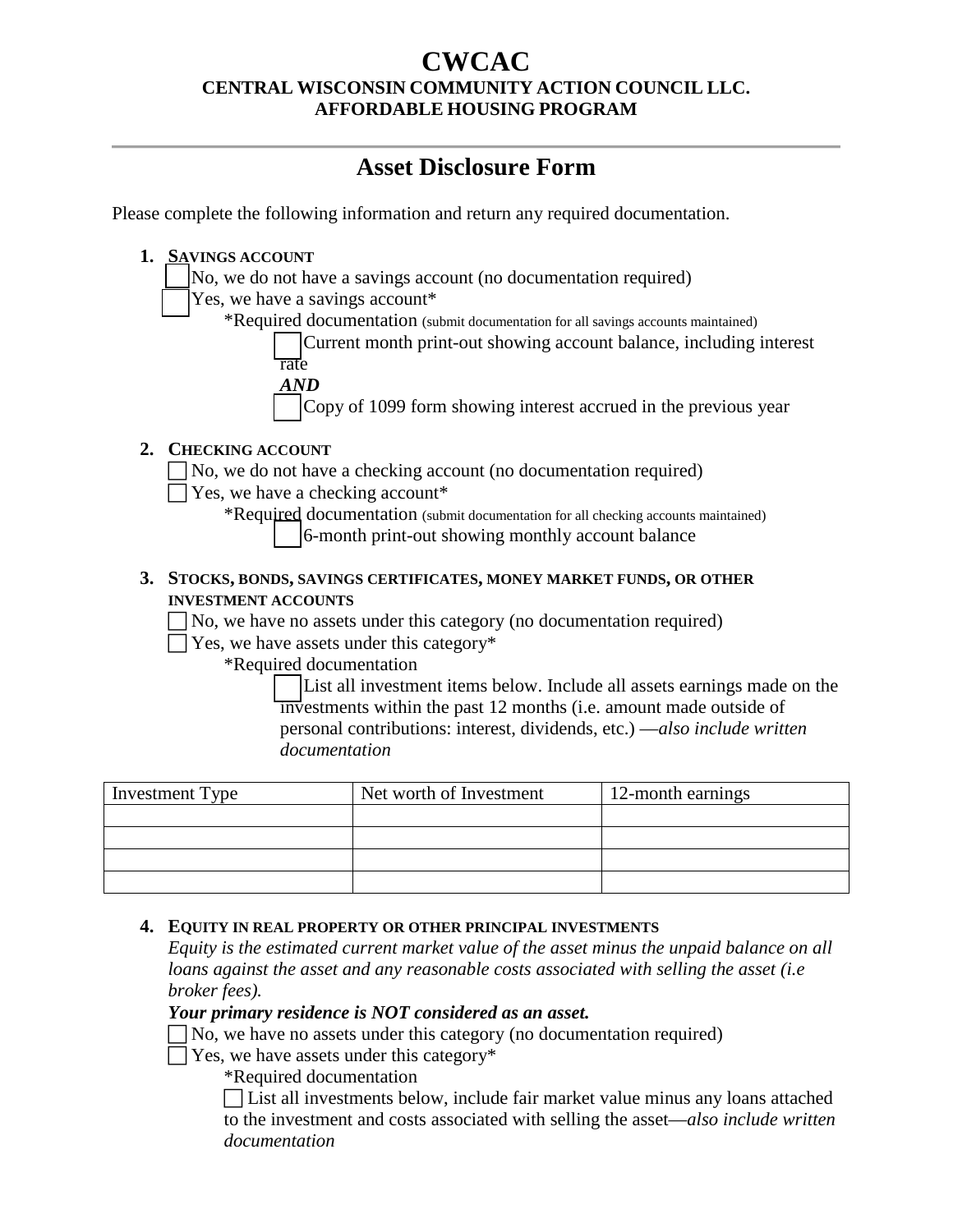| <b>Asset Description</b> | Fair Market Value | Balance of Loan(s) | Estimated cost to sell |
|--------------------------|-------------------|--------------------|------------------------|
|                          |                   |                    |                        |
|                          |                   |                    |                        |
|                          |                   |                    |                        |
|                          |                   |                    |                        |

#### **5. CASH VALUE OF TRUSTS THAT ARE AVAILABLE TO THE HOUSEHOLD**

 $\Box$  No, we have no assets under this category (no documentation required)

 $\Box$  Yes, we have assets under this category\*

\*Required documentation

 $\mathcal{S}_-$ 

 $\Box$  Please list current balance available in all trusts held by your or any family member—*also include written documentation*

#### **6. IRA, KEOGH, OR SIMILAR RETIREMENT SAVINGS ACCOUNTS, EVEN IF WITHDRAWAL WOULD RESULT IN A PENALTY**

 $\Box$  No, we have no assets under this category (no documentation required)

 $\Box$  Yes, we have assets under this category\*

\*Required documentation

 $\Box$  Provide documentation showing balance of funding available in all retirement savings accounts. Also include documentation outlining penalties issued for early withdrawal.

### **7. CONTRIBUTIONS TO COMPANY RETIREMENT/PENSION FUNDS THAT CAN BE WITHDRAWN BEFORE RETIREMENT OR TERMINATING EMPLOYMENT**

 $\Box$  No, we have no assets under this category (no documentation required)

 $\Box$  Yes, we have assets under this category\*

\*Required documentation

 $\Box$  Provide documentation showing balance of funding available in all retirement/pension funds. Also include documentation outlining penalties issued for early withdrawal. **This information can be obtained from your employer.**

#### **8. ASSETS THAT, ALTHOUGH OWNED BY MORE THAN ONE PERSON ALLOW UNRESTRICTED ACCESS BY THE APPLICANT(S)**

 $\Box$  No, we have no assets under this category (no documentation required)

 $\Box$  Yes, we have assets under this category\*

\*Required documentation

 List all shared assets below, include fair market value minus any loans attached to the investment and costs associated with selling the asset—*also include written documentation*

| <b>Asset Description</b> | Fair Market Value | Balance of Loan(s) | Estimated cost to sell |
|--------------------------|-------------------|--------------------|------------------------|
|                          |                   |                    |                        |
|                          |                   |                    |                        |
|                          |                   |                    |                        |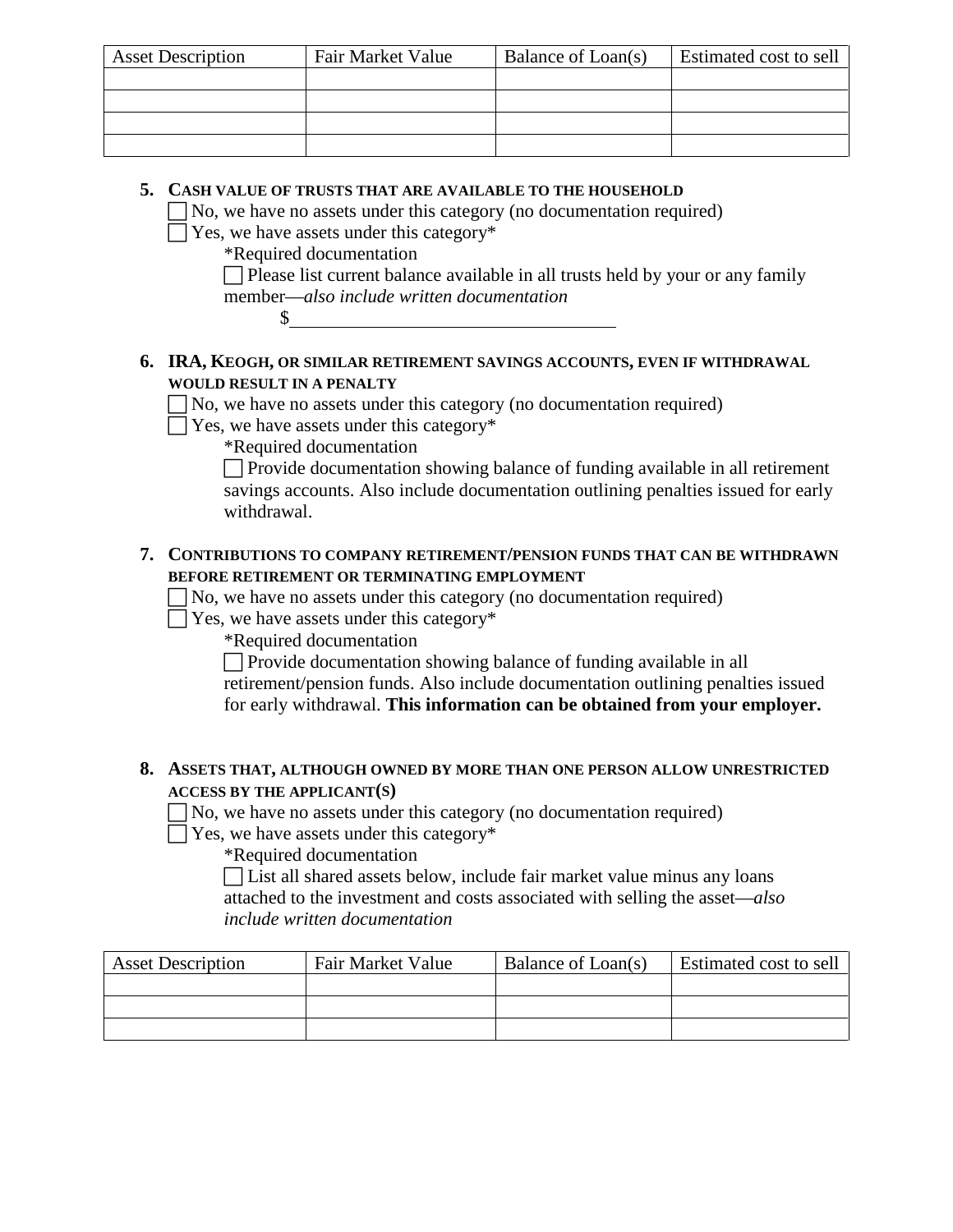#### **9. LUMP SUM RECEIPTS, INCLUDING INHERITANCE, CAPITAL GAINS, LOTTERY WINNINGS, INSURANCE SETTLEMENTS, AND/OR OTHER CLAIMS**

No, we have no assets under this category (no documentation required)

 $\Box$  Yes, we have assets under this category\*

\*Required documentation

 List and provide written documentation of all lump sum payments made to you or any member of your family within the past 12 months

| Type of Payment | Amount |
|-----------------|--------|
|                 |        |
|                 |        |
|                 |        |
|                 |        |

#### **10. PERSONAL PROPERTY HELD AS AN INVESTMENT (GEMS, JEWELRY, COIN COLLECTIONS, ANTIQUE CARS, ETC.)**

 $\Box$  No, we have no assets under this category (no documentation required)

 $\Box$  Yes, we have assets under this category\*

\*Required documentation

 List all property below, include fair market value minus any loans attached to the investment and costs associated with selling the asset—*also include written documentation*

| <b>Asset Description</b> | Fair Market Value | Balance of Loan(s) | Estimated cost to sell |
|--------------------------|-------------------|--------------------|------------------------|
|                          |                   |                    |                        |
|                          |                   |                    |                        |
|                          |                   |                    |                        |
|                          |                   |                    |                        |

### **11. CASH VALUE OF LIFE INSURANCE POLICIES**

 $\Box$  No, we have no assets under this category (no documentation required)

 $\Box$  Yes, we have assets under this category\*

\*Required documentation

 $\Box$  Provide documentation showing money available through cash-out of any insurance policies held by you or a family member. **This information can be obtained from your insurance provider.** 

### **12. ASSETS DISPOSED OF FOR LESS THAN FAIR MARKET VALUE IN THE LAST 24 MONTHS**

 $\Box$  No, we have no assets under this category (no documentation required)

 $\Box$  Yes, we have assets under this category\*

\*Required documentation

 List all assets sold for less than fair market value in the past 24 months. Provide written documentation for all sales.

| <b>Asset Description</b> | Fair Market Value | Amount sold for |
|--------------------------|-------------------|-----------------|
|                          |                   |                 |
|                          |                   |                 |
|                          |                   |                 |
|                          |                   |                 |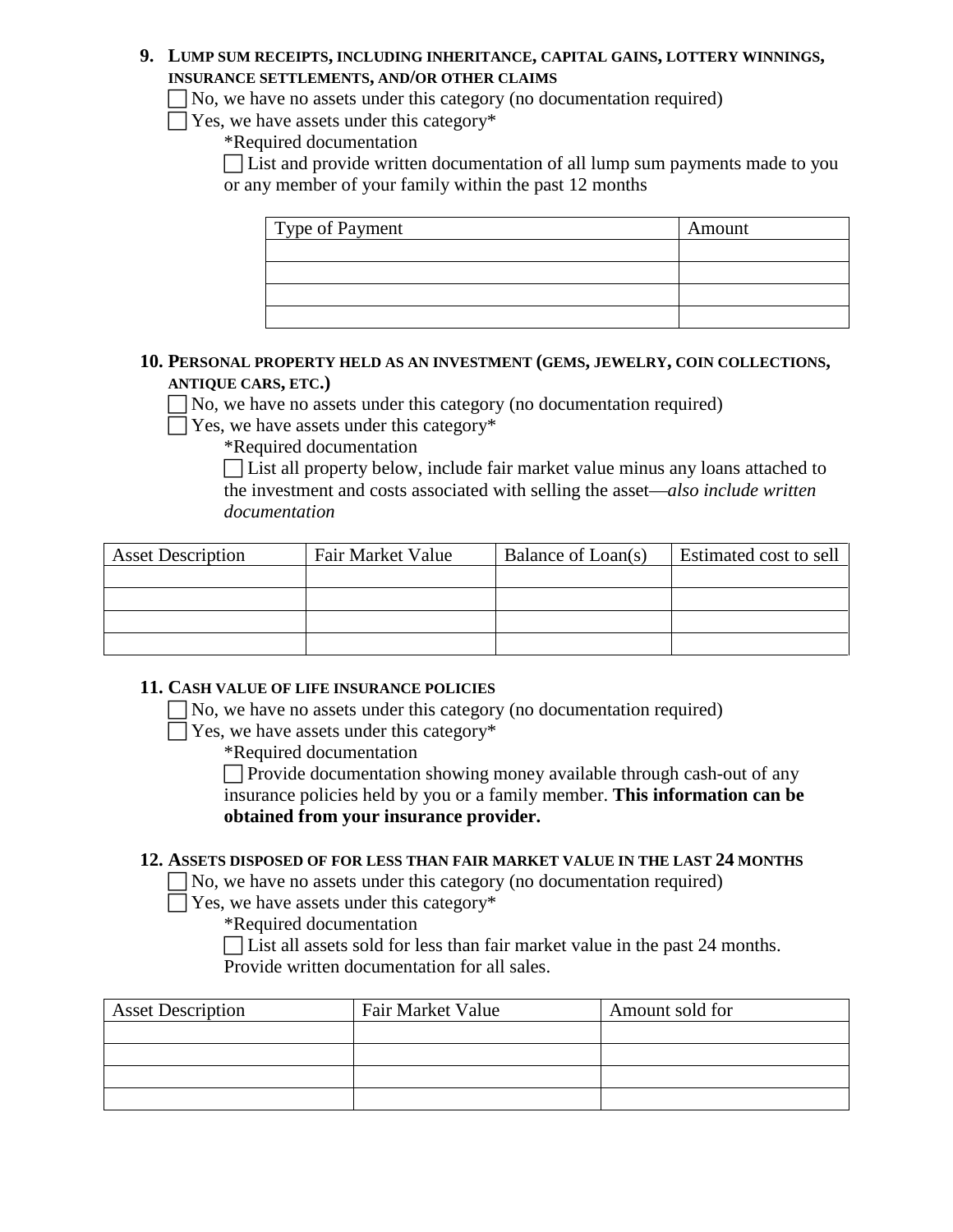# **CWCAC Affordable Housing Program Privacy & Disclosure Notice**

We may collect non-public personal information about you from the following sources:

- Information that you provide to us, such as on applications or other forms;
- **Information about your transaction with us or others; and**
- Information from others, such as credit bureaus, real estate appraisers and employers

We do not disclose any non-public personal information about you to anyone, except as permitted by law.

To maintain security of customer information, we restrict access to your personal and account information to persons who need to know that information to provide you products or services. We maintain physical, electronic and procedural safeguards that comply with federal standards to guard your non-public personal information.

If you decide to close your account(s) or become an inactive customer, we will adhere to the privacy policies and practices as described in this notice.

## ACKNOWLEDGMENT OF RECEIPT OF NOTICE

Each of the undersigned hereby acknowledges the receipt of completed copies of the Privacy Notice.

\_\_\_\_\_\_\_\_\_\_\_\_\_\_\_\_\_\_\_\_\_\_\_\_\_\_\_\_\_\_\_\_\_\_\_\_\_\_\_\_\_\_\_\_\_\_\_\_\_\_\_\_\_\_\_\_\_\_\_\_\_\_\_\_\_\_\_\_\_\_\_\_\_\_\_

\_\_\_\_\_\_\_\_\_\_\_\_\_\_\_\_\_\_\_\_\_\_\_\_\_\_\_\_\_\_\_\_\_\_\_\_\_\_\_\_\_\_\_\_\_\_\_\_\_\_\_\_\_\_\_\_\_\_\_\_\_\_\_\_\_\_\_\_\_\_\_\_\_\_\_

Applicant Signature Date

Co-Applicant Signature Date

## **AGENCY COPY—SIGN AND RETURN WITH YOUR APPLICATION**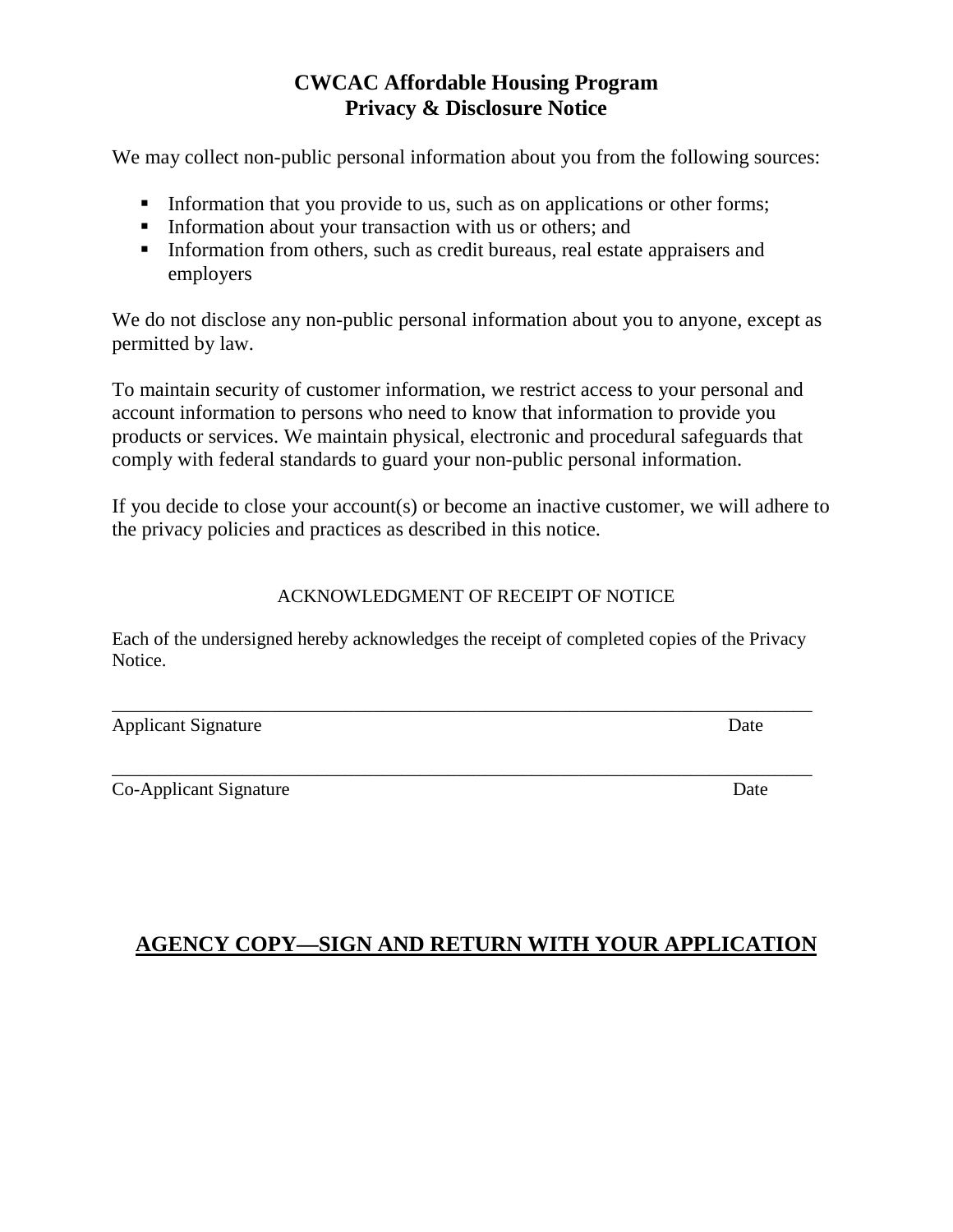# **CWAC Affordable Housing Programs Privacy & Disclosure Notice**

We may collect non-public personal information about you from the following sources:

- Information that you provide to us, such as on applications or other forms;
- **Information about your transaction with us or others; and**
- Information from others, such as credit bureaus, real estate appraisers and employers

We do not disclose any non-public personal information about you to anyone, except as permitted by law.

To maintain security of customer information, we restrict access to your personal and account information to persons who need to know that information to provide you products or services. We maintain physical, electronic and procedural safeguards that comply with federal standards to guard your non-public personal information.

If you decide to close your account(s) or become an inactive customer, we will adhere to the privacy policies and practices as described in this notice.

## ACKNOWLEDGMENT OF RECEIPT OF NOTICE

Each of the undersigned hereby acknowledges the receipt of completed copies of the Privacy Notice.

\_\_\_\_\_\_\_\_\_\_\_\_\_\_\_\_\_\_\_\_\_\_\_\_\_\_\_\_\_\_\_\_\_\_\_\_\_\_\_\_\_\_\_\_\_\_\_\_\_\_\_\_\_\_\_\_\_\_\_\_\_\_\_\_\_\_\_\_\_\_\_\_\_\_\_

Applicant Signature Date

Co-Applicant Signature Date

**APPLICANT COPY—KEEP FOR YOUR REFERENCE**

\_\_\_\_\_\_\_\_\_\_\_\_\_\_\_\_\_\_\_\_\_\_\_\_\_\_\_\_\_\_\_\_\_\_\_\_\_\_\_\_\_\_\_\_\_\_\_\_\_\_\_\_\_\_\_\_\_\_\_\_\_\_\_\_\_\_\_\_\_\_\_\_\_\_\_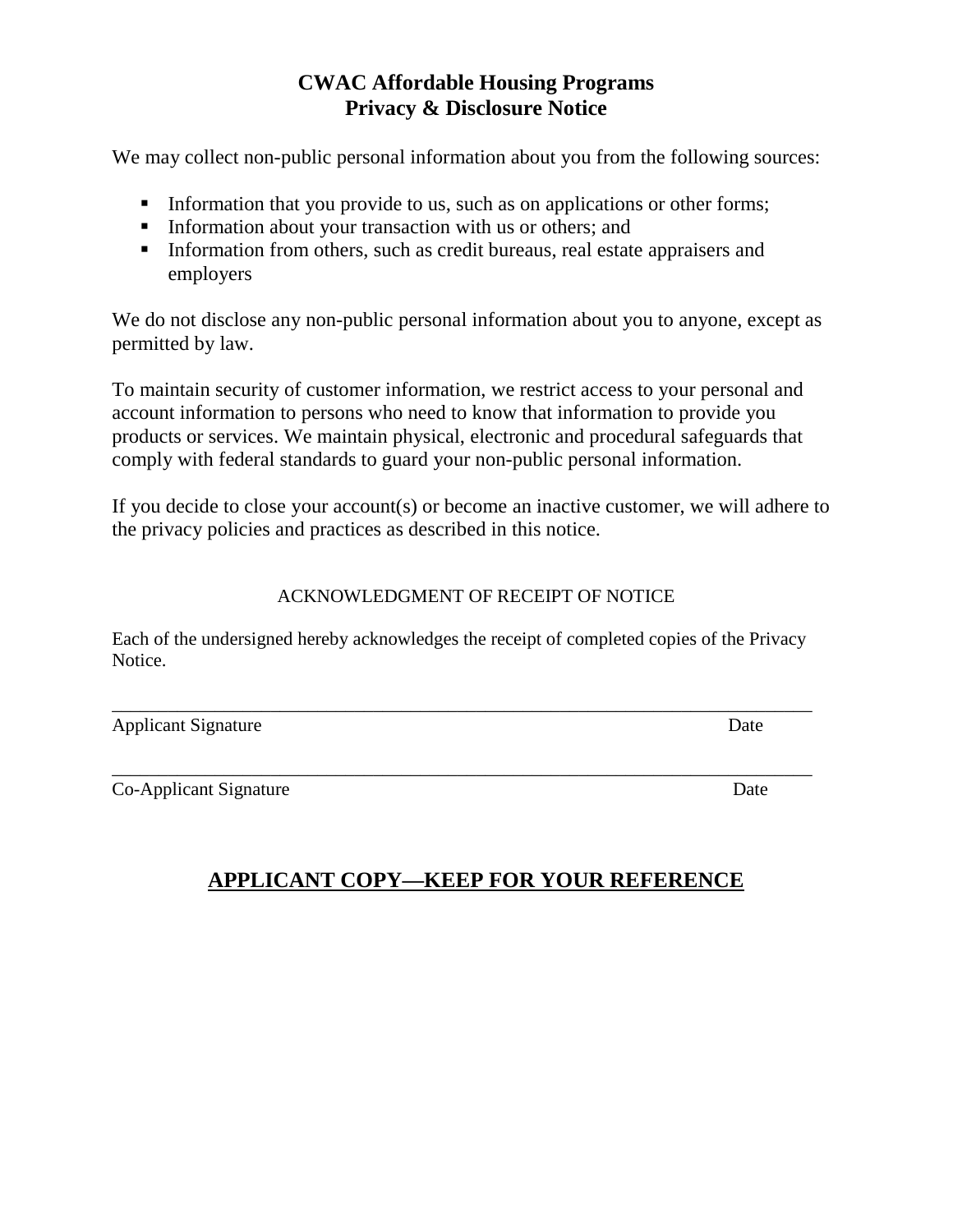# **Appeal Policy CWCAC Affordable Housing Program:**

Designated CWCAC Affordable Housing Program staff receives applications, verify applicant eligibility and approve loans for program applicants. CWCAC Affordable Housing Program staff will utilize defined program underwriting ratios to determine affordability of homebuyer activities. In an effort to maximize the available housing funds.

Generally, program applications will be processed on a first come first served basis. Additional priority may be given to program specific target populations or in response to program specific housing conditions:

When the application information is reviewed and verified by designated program staff, they will determine the eligibility of the applicant to receive CWCAC Affordable Housing Funds. A Notice of Ineligibility will be sent to all applicants determined to be ineligible for assistance.

If deemed ineligible to receive program funds, an applicant may appeal the decision by submitting in writing a request for reconsideration and the reason for the request.

Appeals should be directed to:

#### **CWCAC Affordable Housing Program PO Box 430 Wisconsin Dells, WI 53965 Phone: (608) 254-8353 Fax: (608) 254-4327**

At the discretion of the designated program staff or upon written request of the Applicant, the appeal may be concurrently reviewed by the CWCAC Affordable Housing Program Executive Committee.

Decisions of the CWCAC Affordable Housing Program Executive Committee are final.

Appeal outcomes will be sent via USPS to applicants within 30 days of the receipt of the request for appeal.

#### **Acknowledgement of Receipt**

Applicant Signature Date Date

Co Applicant Signature Date Date Date

**AGENCY COPY—SIGN AND RETURN WITH YOUR APPLICATION**